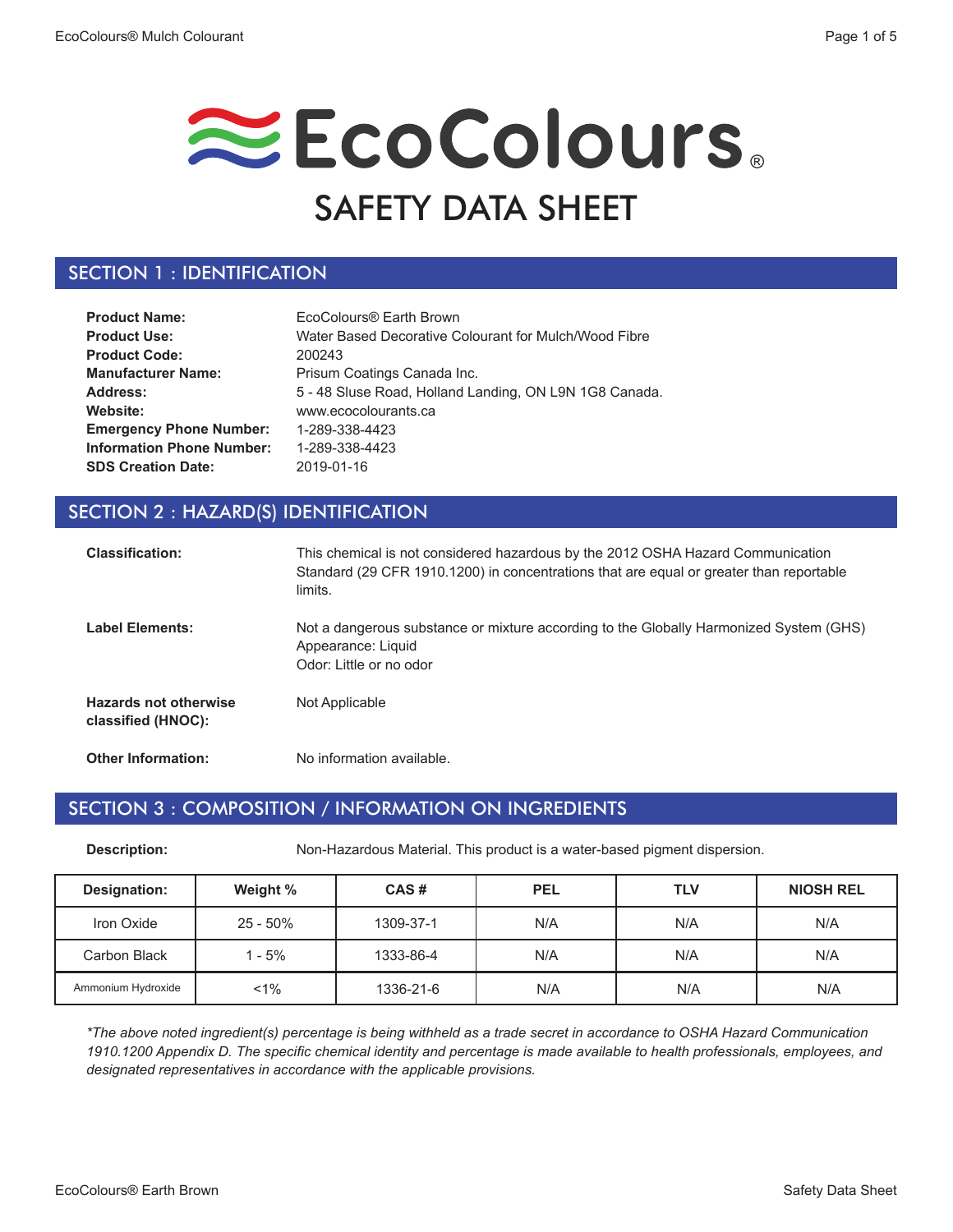## SECTION 4 : FIRST AID MEASURES

| <b>General Advice:</b>     | No hazards which require special first aid measures.                                                                                 |
|----------------------------|--------------------------------------------------------------------------------------------------------------------------------------|
| <b>Eve Contact:</b>        | Immediately flush eyes with plenty of water for at least 15 minutes. If irritation develops,<br>consult a physician.                 |
| <b>Skin Contact:</b>       | Flush contaminated skin with plenty of water. Consult a physician if irritation develops.                                            |
| Inhalation:                | Move exposed person to fresh air. If irritation persists, get medical attention promptly.                                            |
| Ingestion:                 | Do not induce vomiting. If victim is conscious, rinse mouth and give plenty of water to drink.<br>Get medical attention immediately. |
| <b>Notes To Physician:</b> | Treat symtomatically (decontamination, vital functions).                                                                             |

#### SECTION 5 : FIRE-FIGHTING MEASURES

| <b>Suitable Extinguishing</b><br>Media:                                                             | Water spray, dry powder, foam, carbon dioxide. Use extinguishing measures that are appropri-<br>ate to local circumstances and the surrounding environment. |  |  |
|-----------------------------------------------------------------------------------------------------|-------------------------------------------------------------------------------------------------------------------------------------------------------------|--|--|
| <b>Protective Equipment And</b><br><b>Precautions For Firefighters:</b>                             | As in any fire, wear self-contained breathing apparatus pressure-demand, MSHA/NIOSH<br>(approved or equivalent) and full protective gear.                   |  |  |
| <b>Specific Hazards Arising</b><br><b>From The Chemical:</b>                                        | Closed containers may rupture if exposed to fire or extreme heat.                                                                                           |  |  |
| <b>Sensitivity To Mechanical</b><br>Impact:                                                         | <b>No</b>                                                                                                                                                   |  |  |
| <b>Sensitivity To Static</b><br>Discharge:                                                          | <b>No</b>                                                                                                                                                   |  |  |
| <b>Flash Point Data</b><br>Flash Point (°F):<br>Flash Point (°C):<br><b>Flash Point Method:</b>     | Not applicable<br>Not applicable<br>Not applicable                                                                                                          |  |  |
| <b>Flammability Limits In Air</b><br><b>Lower Explosion Limit:</b><br><b>Upper Explosion Limit:</b> | Not applicable<br>Not applicable                                                                                                                            |  |  |
| Health: 1<br><b>NFPA</b>                                                                            | Flammability: 0<br>Instability: 0<br>Special: Not applicable                                                                                                |  |  |
| <b>NFPA Legend</b><br>0 - Not Hazardous<br>1 - Slightly<br>2 - Moderate<br>$3 - High$<br>4 - Severe |                                                                                                                                                             |  |  |

The ratings assigned are only suggested ratings, the contractor/employer has ultimate responsibilities for NFPA ratings where this system is used.

Additional information regarding the NFPA rating system is available from the National Fire Protection Agency (NFPA) at www.nfpa.org.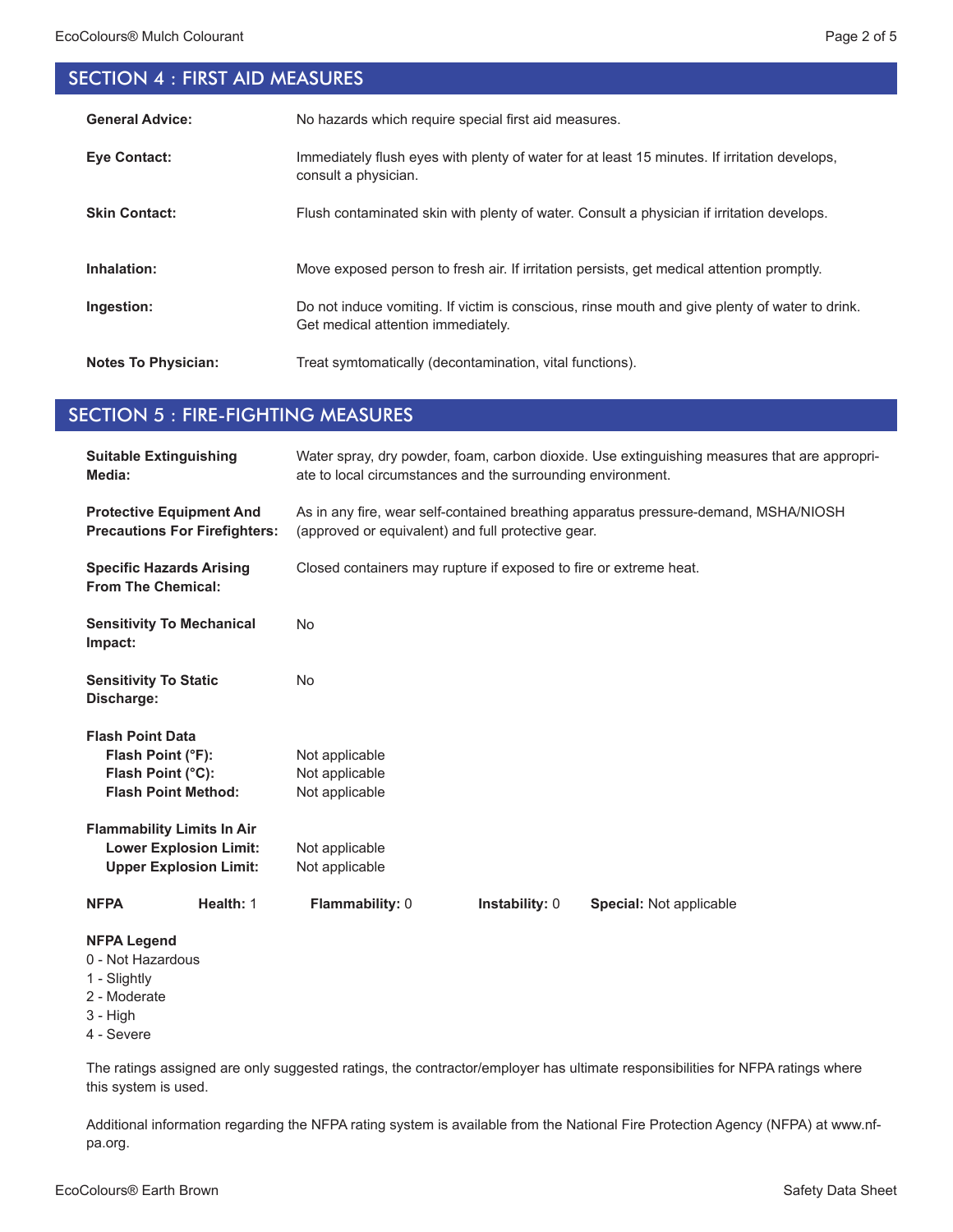May be slippery when wet. Use caution during cleanup, use personal protective clothing, avoid contact with skin, eyes and clothing. Squeegee or broom spilled material and dispose in accordance with all local, provincial/state and federal regulations. Spills may be absorbed by an absorbent material (e.g. sand, sawdust, general-purpose binder, kieselguhr) and dispose as solid waste according to your local, provincial/state and federal regulations. Clean up spills immediately observing precautions in the protective equipment section. Place into a suitable container for disposal. Provide ventilation. After removal, flush spill area with soap and water to remove trace residue.

**Larger spills:** Dike spillage. Pump off product.

**Environmental precautions:** Do not discharge into the subsoil/soil. Do not discharge into drains/surface waters/groundwater.

#### SECTION 7 : HANDLING AND STORAGE

| Handling:                                 | Use with adequate ventilation. Avoid breathing vapor and contact with eyes, skin and clothing.                                                                                                                                                                    |
|-------------------------------------------|-------------------------------------------------------------------------------------------------------------------------------------------------------------------------------------------------------------------------------------------------------------------|
| Storage:                                  | Store in a cool, dry, well ventilated area away from sources of heat, combustible materials,<br>and incompatible substances. Keep container tightly closed when not in use. Do not freeze.<br>Keep out of direct sunlight. Segregate from foods and animal feeds. |
| Protection against fire and<br>explosion: | No special precautions necessary. The substance/product in non-combustible. Product is not<br>explosive.                                                                                                                                                          |
| <b>Hygiene Practices:</b>                 | Wash thoroughly after handling. Avoid contact with eyes and skin.                                                                                                                                                                                                 |

#### SECTION 8 : EXPOSURE CONTROLS / PERSONAL PROTECTION

| <b>Components with</b><br>occupational exposure<br>limits: | Iron oxide:<br>OSHA PEL - PEL 10mg/m3 fimes/smoke ; TWA value 10 mg/m3 fumes smoke;<br>ACGIH TLV - TWA value 5 mg/m3 Respirable fraction;<br>Carbon black:<br>OSHA PEL - PEL 3.5mg/m3 fimes/smoke ; TWA value 3.5 mg/m3 fumes smoke;<br>ACGIH TLV - TWA value 3 mg/m3 Respirable fraction;                                                                                                                                                                                                                                                           |
|------------------------------------------------------------|------------------------------------------------------------------------------------------------------------------------------------------------------------------------------------------------------------------------------------------------------------------------------------------------------------------------------------------------------------------------------------------------------------------------------------------------------------------------------------------------------------------------------------------------------|
| <b>Engineering Measures:</b>                               | Whenever possible engineering controls should be used to minimize the need for personal<br>protective equipment. Ensure adequate ventilation, especially in confined areas.                                                                                                                                                                                                                                                                                                                                                                          |
| <b>Protective Equipment</b><br><b>Eye/Face Protection:</b> | Safety glasses with side-shields. Tightly fitting safety goggles (chemical goggles). Wear face<br>shield if splashing hazard exists.                                                                                                                                                                                                                                                                                                                                                                                                                 |
| <b>Skin Protection:</b>                                    | Protective gloves and impervious clothing or chemical protection suit.                                                                                                                                                                                                                                                                                                                                                                                                                                                                               |
| <b>Respiratory Protection:</b>                             | In case of insufficient ventilation wear suitable respiratory equipment. Wear NIOSH certified<br>(or equivalent) TC23C Chemical/Mechanical type filter system to remove a combination of<br>particles, gas and vapours. For situations where airborne concentrations may exceed the level<br>for which an air purifying respirator is effective, or where the levels are unknown or Immediate-<br>ly Dangerous to Life or Health (IDLH), use NIOSH-certified full facepiece pressure demand<br>supplied-air respirator (SAR) with escape provisions. |
| <b>Hygiene Measures:</b>                                   | Avoid contact with skin, eyes and clothing. Remove and wash contaminated clothing before<br>re-use. Wash thoroughly after handling.                                                                                                                                                                                                                                                                                                                                                                                                                  |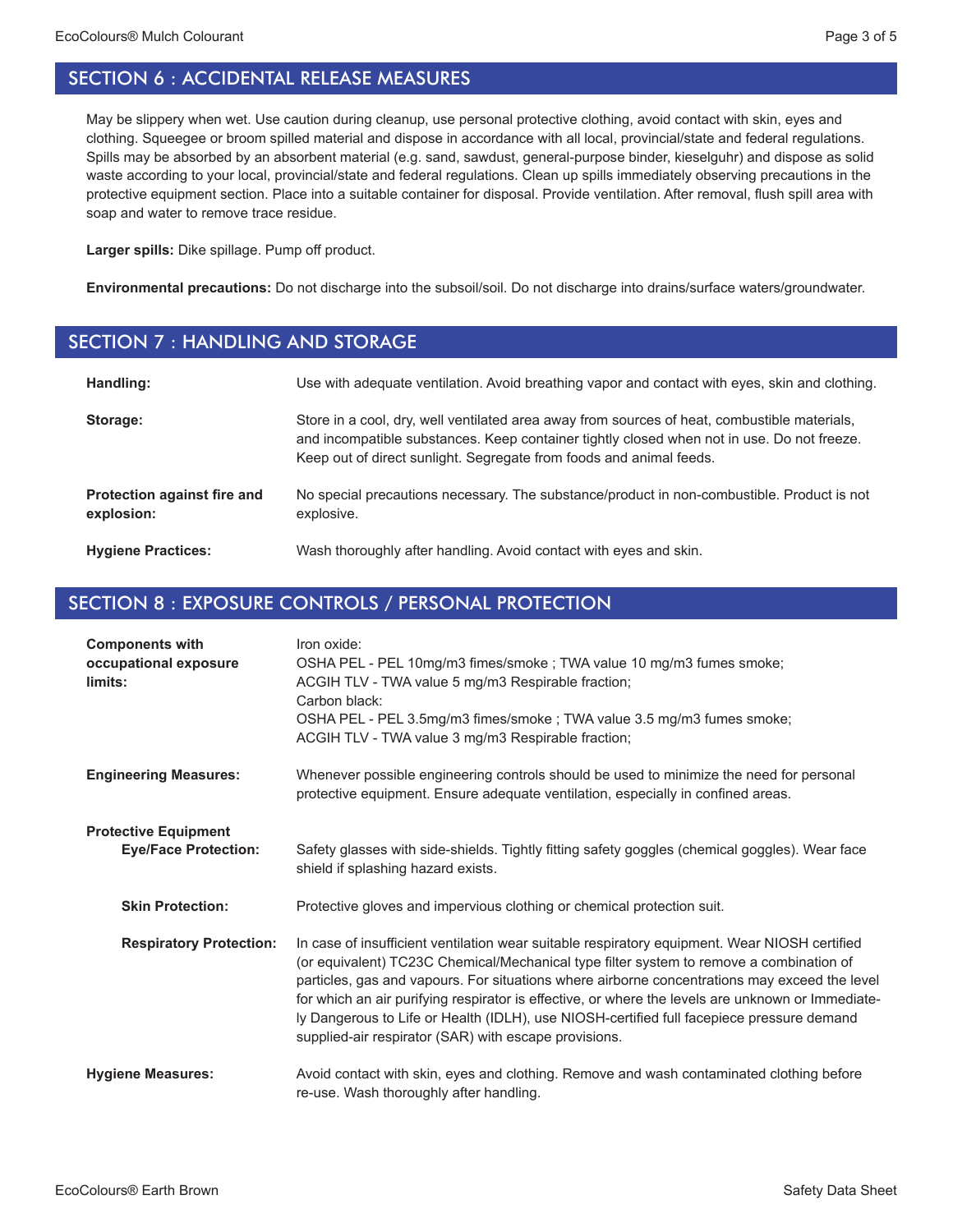#### SECTION 9 : PHYSICAL AND CHEMICAL PROPERTIES

| Appearance:                       | Viscous liquid                                                                               |
|-----------------------------------|----------------------------------------------------------------------------------------------|
| Odor:                             | Mild, Ammonia-like                                                                           |
| <b>Odor Threshold:</b>            | Not applicable.                                                                              |
| Colour:                           | <b>Brown</b>                                                                                 |
| <b>Boiling Point:</b>             | Approx 100°                                                                                  |
| <b>Melting Point:</b>             | Not applicable                                                                               |
| Density:                          | Approx $1.20 - 2.00$ g/cm3 (approx $20^{\circ}$ C)                                           |
| Solubility:                       | Not applicable                                                                               |
| <b>Vapor Density:</b>             | Not applicable                                                                               |
| <b>Vapor Pressure:</b>            | Approx 23 hPa (approx $20^{\circ}$ C) infomation applies to solvent                          |
| <b>Evaporation Rate:</b>          | Not applicable                                                                               |
| pH:                               | approx 8 - 10 (undiluted)                                                                    |
| <b>Viscosity:</b>                 | <b>78 KU</b>                                                                                 |
| <b>Flammability:</b>              | No indication of flammability (based on chemical structure)                                  |
| <b>Flash Point:</b>               | Not applicable                                                                               |
| <b>Freezing Point:</b>            | $32^{\circ}$ F / 0 $^{\circ}$ C                                                              |
| Partition coefficient: n-octa-    |                                                                                              |
| nol/water;                        | Not applicable                                                                               |
| <b>Auto-ignition temperature:</b> | Based on the water content the product does not ignite                                       |
| <b>Decomposition temperature:</b> | No information available                                                                     |
| Initial boiling point and         |                                                                                              |
| boiling range:                    | Not applicable                                                                               |
| Upper/lower flammability or       | As a result of our experience with this product and our knowledge we do not expect any       |
| explosive limits:                 | hazard as long as the product is used aappropriately and in accordance with the intended use |
|                                   |                                                                                              |

#### SECTION 10 : STABILITY AND REACTIVITY

| <b>Chemical Stability:</b>       | Stable under normal temperatures and pressures.                                            |
|----------------------------------|--------------------------------------------------------------------------------------------|
| <b>Hazardous Polymerization:</b> | Not reported.                                                                              |
| <b>Conditions to Avoid:</b>      | Heat, flames, incompatible materials, freezing - see SDS Section 7 - Handling and Storage. |
| <b>Incompatible Materials:</b>   | Strong oxidizing agents. Strong acids and bases.                                           |

#### SECTION 11 : TOXICOLOGICAL INFORMATION

Inhalation. Skin. Eyes. **Route of Entry:**

No hazardous materials present. This product does not contain any ingredient designated by IARC, NTP, ACGIH, WHMIS, EC or OSHA, as probable or suspected human carcinogens. **Toxicological:**

Assessment of carcinogenicity: The product has not been tested. The statement has been derived from the properties of the individual components. The results of various animal studies gave no indication of a carcinogenic effect. **Carcinogenicity:**

--------------------------------

Information on carbon black Assessment of carcinogenicity: IARC (International Agency for Research on Cancer) has classified this substance as group 2B (The agent is possibly carcinogenic to humans). In long-term animal studies in which the substance was given by inhalation in high concentrations, a carcinogenic effect was observed. A clear indication of an increased risk of cancer in humans has so far not been shown. No carcinogenic potential can be deduced from other studies with rats and mice. The American Conference of Governmental Industrial Hygienists (ACGIH) has classified this substance as Group A3 - animal carcinogen.